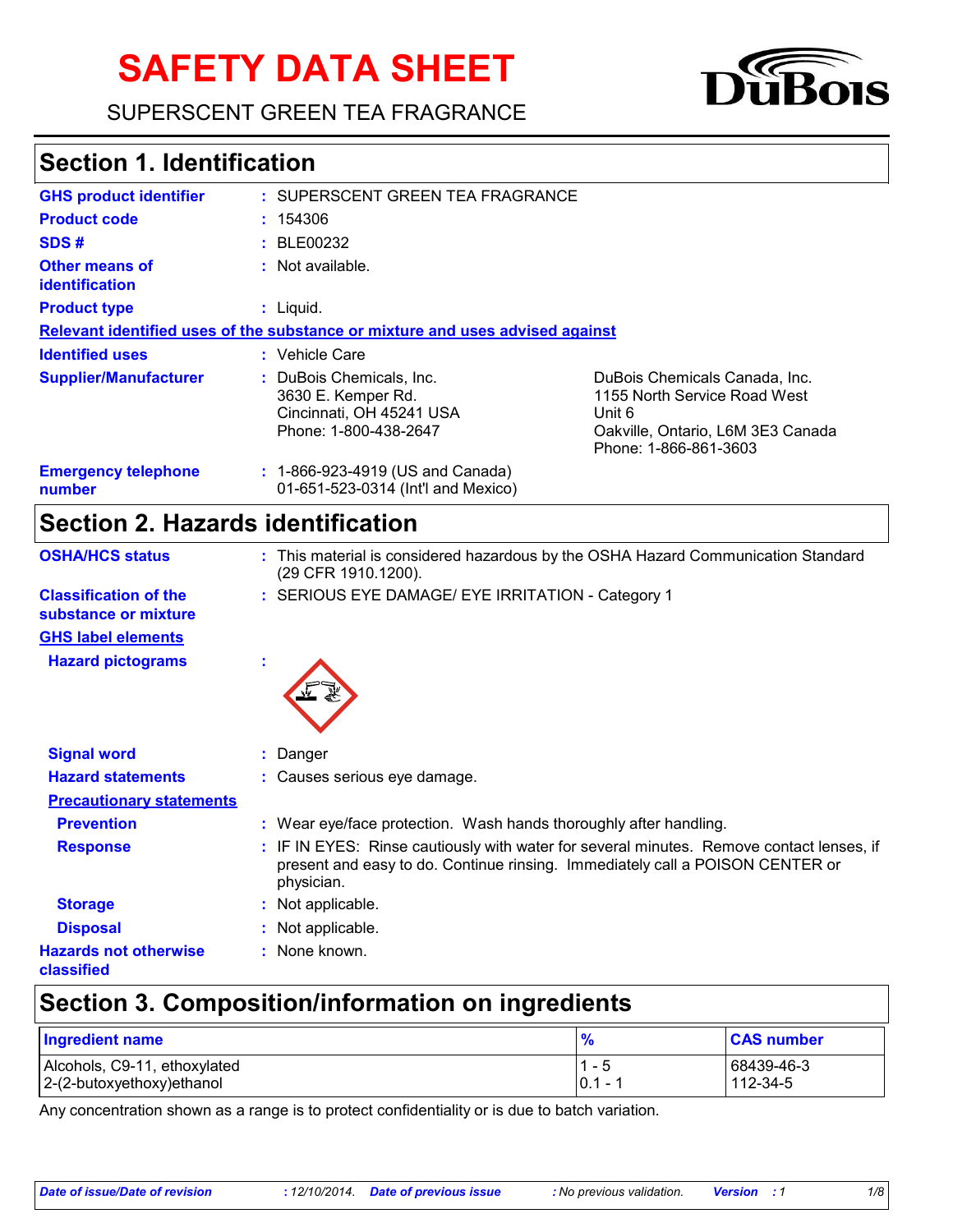# **Section 3. Composition/information on ingredients**

**There are no additional ingredients present which, within the current knowledge of the supplier and in the concentrations applicable, are classified as hazardous to health or the environment and hence require reporting in this section.**

**Occupational exposure limits, if available, are listed in Section 8.**

#### **Section 4. First aid measures**

| <b>Description of necessary first aid measures</b> |                                                                                                                                                                                                                                                                                                                                                                                                                                                                                                                                                                                                                                                                                                                                                                                                                                                                                     |
|----------------------------------------------------|-------------------------------------------------------------------------------------------------------------------------------------------------------------------------------------------------------------------------------------------------------------------------------------------------------------------------------------------------------------------------------------------------------------------------------------------------------------------------------------------------------------------------------------------------------------------------------------------------------------------------------------------------------------------------------------------------------------------------------------------------------------------------------------------------------------------------------------------------------------------------------------|
| <b>Eye contact</b>                                 | : Get medical attention immediately. Call a poison center or physician. Immediately flush<br>eyes with plenty of water, occasionally lifting the upper and lower eyelids. Check for and<br>remove any contact lenses. Continue to rinse for at least 10 minutes. Chemical burns<br>must be treated promptly by a physician.                                                                                                                                                                                                                                                                                                                                                                                                                                                                                                                                                         |
| <b>Inhalation</b>                                  | : Get medical attention immediately. Call a poison center or physician. Remove victim to<br>fresh air and keep at rest in a position comfortable for breathing. If it is suspected that<br>fumes are still present, the rescuer should wear an appropriate mask or self-contained<br>breathing apparatus. If not breathing, if breathing is irregular or if respiratory arrest<br>occurs, provide artificial respiration or oxygen by trained personnel. It may be<br>dangerous to the person providing aid to give mouth-to-mouth resuscitation. If<br>unconscious, place in recovery position and get medical attention immediately. Maintain<br>an open airway. Loosen tight clothing such as a collar, tie, belt or waistband.                                                                                                                                                  |
| <b>Skin contact</b>                                | : Get medical attention immediately. Call a poison center or physician. Flush<br>contaminated skin with plenty of water. Remove contaminated clothing and shoes.<br>Wash contaminated clothing thoroughly with water before removing it, or wear gloves.<br>Continue to rinse for at least 10 minutes. Chemical burns must be treated promptly by a<br>physician. Wash clothing before reuse. Clean shoes thoroughly before reuse.                                                                                                                                                                                                                                                                                                                                                                                                                                                  |
| <b>Ingestion</b>                                   | : Get medical attention immediately. Call a poison center or physician. Wash out mouth<br>with water. Remove dentures if any. Remove victim to fresh air and keep at rest in a<br>position comfortable for breathing. If material has been swallowed and the exposed<br>person is conscious, give small quantities of water to drink. Stop if the exposed person<br>feels sick as vomiting may be dangerous. Do not induce vomiting unless directed to do<br>so by medical personnel. If vomiting occurs, the head should be kept low so that vomit<br>does not enter the lungs. Chemical burns must be treated promptly by a physician.<br>Never give anything by mouth to an unconscious person. If unconscious, place in<br>recovery position and get medical attention immediately. Maintain an open airway.<br>Loosen tight clothing such as a collar, tie, belt or waistband. |
| Most important symptoms/effects, acute and delayed |                                                                                                                                                                                                                                                                                                                                                                                                                                                                                                                                                                                                                                                                                                                                                                                                                                                                                     |
| <b>Potential acute health effects</b>              |                                                                                                                                                                                                                                                                                                                                                                                                                                                                                                                                                                                                                                                                                                                                                                                                                                                                                     |
| <b>Eye contact</b>                                 | : Causes serious eye damage.                                                                                                                                                                                                                                                                                                                                                                                                                                                                                                                                                                                                                                                                                                                                                                                                                                                        |
| <b>Inhalation</b>                                  | : May give off gas, vapor or dust that is very irritating or corrosive to the respiratory<br>system.                                                                                                                                                                                                                                                                                                                                                                                                                                                                                                                                                                                                                                                                                                                                                                                |
| <b>Skin contact</b>                                | : No known significant effects or critical hazards.                                                                                                                                                                                                                                                                                                                                                                                                                                                                                                                                                                                                                                                                                                                                                                                                                                 |
| <b>Ingestion</b>                                   | : May cause burns to mouth, throat and stomach.                                                                                                                                                                                                                                                                                                                                                                                                                                                                                                                                                                                                                                                                                                                                                                                                                                     |
| <b>Over-exposure signs/symptoms</b>                |                                                                                                                                                                                                                                                                                                                                                                                                                                                                                                                                                                                                                                                                                                                                                                                                                                                                                     |
| <b>Eye contact</b>                                 | : Adverse symptoms may include the following:<br>pain<br>watering<br>redness                                                                                                                                                                                                                                                                                                                                                                                                                                                                                                                                                                                                                                                                                                                                                                                                        |
| <b>Inhalation</b>                                  | : No specific data.                                                                                                                                                                                                                                                                                                                                                                                                                                                                                                                                                                                                                                                                                                                                                                                                                                                                 |
| <b>Skin contact</b>                                | : Adverse symptoms may include the following:<br>pain or irritation<br>redness<br>blistering may occur                                                                                                                                                                                                                                                                                                                                                                                                                                                                                                                                                                                                                                                                                                                                                                              |
| <b>Ingestion</b>                                   | : Adverse symptoms may include the following:<br>stomach pains                                                                                                                                                                                                                                                                                                                                                                                                                                                                                                                                                                                                                                                                                                                                                                                                                      |
|                                                    |                                                                                                                                                                                                                                                                                                                                                                                                                                                                                                                                                                                                                                                                                                                                                                                                                                                                                     |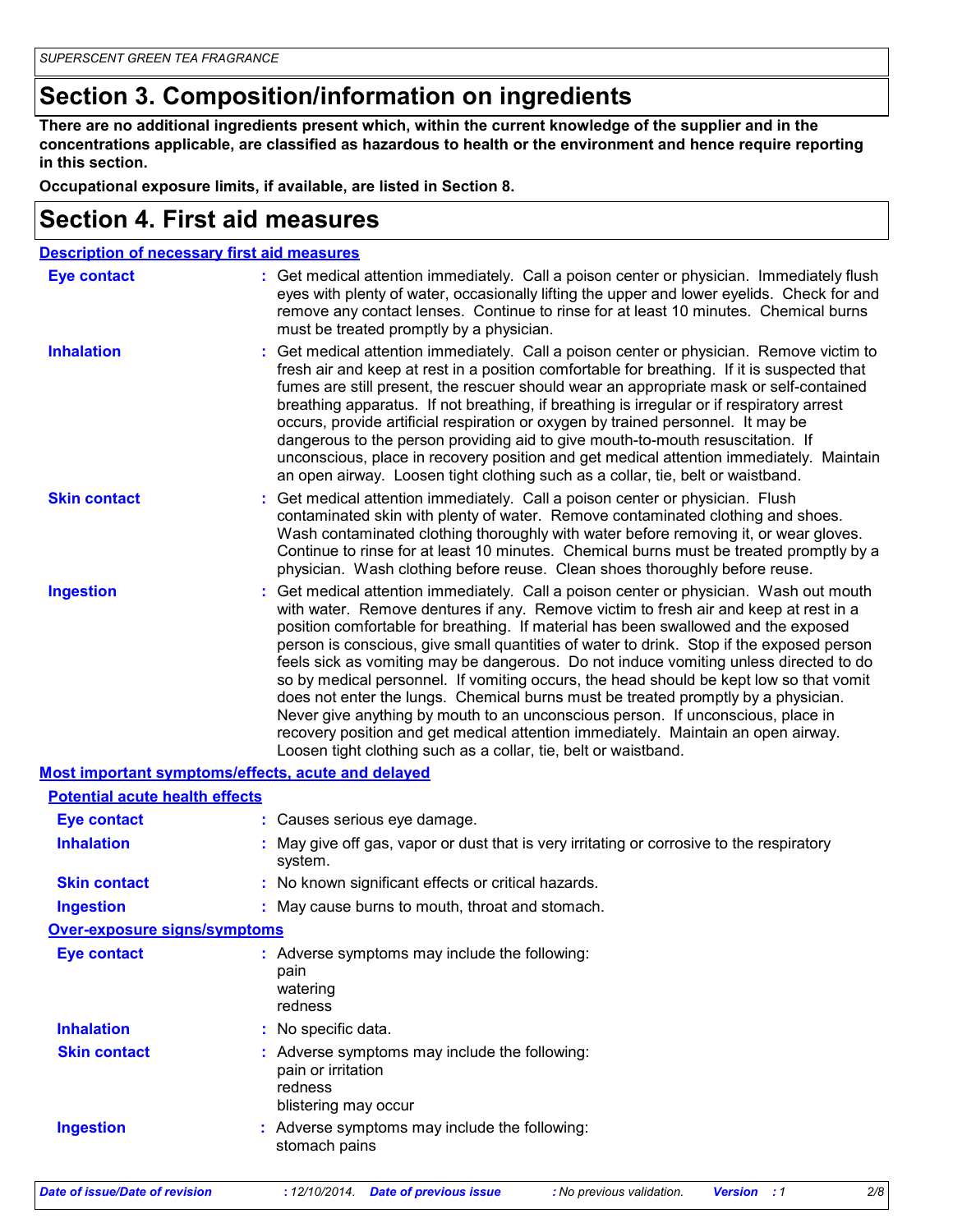#### **Section 4. First aid measures**

**Indication of immediate medical attention and special treatment needed, if necessary**

| <b>Notes to physician</b> | : Treat symptomatically. Contact poison treatment specialist immediately if large |  |
|---------------------------|-----------------------------------------------------------------------------------|--|
|                           | quantities have been ingested or inhaled.                                         |  |

#### **Specific treatments :** No specific treatment.

**See toxicological information (Section 11)**

#### **Section 5. Fire-fighting measures**

| <b>Extinguishing media</b>                               |                                                                                                                                                                        |  |
|----------------------------------------------------------|------------------------------------------------------------------------------------------------------------------------------------------------------------------------|--|
| <b>Suitable extinguishing</b><br>media                   | : Use an extinguishing agent suitable for the surrounding fire.                                                                                                        |  |
| <b>Unsuitable extinguishing</b><br>media                 | $:$ None known.                                                                                                                                                        |  |
| <b>Specific hazards arising</b><br>from the chemical     | : In a fire or if heated, a pressure increase will occur and the container may burst.                                                                                  |  |
| <b>Hazardous thermal</b><br>decomposition products       | : Decomposition products may include the following materials:<br>carbon dioxide<br>carbon monoxide                                                                     |  |
| <b>Special protective</b><br>equipment for fire-fighters | Fire-fighters should wear appropriate protective equipment and self-contained breathing<br>apparatus (SCBA) with a full face-piece operated in positive pressure mode. |  |

#### **Section 6. Accidental release measures**

| <b>Personal precautions</b>      | : No action shall be taken involving any personal risk or without suitable training.<br>Evacuate surrounding areas. Keep unnecessary and unprotected personnel from<br>entering. Do not touch or walk through spilled material. Do not breathe vapor or mist.<br>Provide adequate ventilation. Wear appropriate respirator when ventilation is<br>inadequate. Put on appropriate personal protective equipment.                                                                                                                                                                                                                                                                                            |
|----------------------------------|------------------------------------------------------------------------------------------------------------------------------------------------------------------------------------------------------------------------------------------------------------------------------------------------------------------------------------------------------------------------------------------------------------------------------------------------------------------------------------------------------------------------------------------------------------------------------------------------------------------------------------------------------------------------------------------------------------|
| <b>Environmental precautions</b> | : Avoid dispersal of spilled material and runoff and contact with soil, waterways, drains<br>and sewers. Inform the relevant authorities if the product has caused environmental<br>pollution (sewers, waterways, soil or air).                                                                                                                                                                                                                                                                                                                                                                                                                                                                            |
| <b>Methods for cleaning up</b>   |                                                                                                                                                                                                                                                                                                                                                                                                                                                                                                                                                                                                                                                                                                            |
| <b>Small spill</b>               | : Stop leak if without risk. Move containers from spill area. Dilute with water and mop up<br>if water-soluble. Alternatively, or if water-insoluble, absorb with an inert dry material and<br>place in an appropriate waste disposal container. Dispose of via a licensed waste<br>disposal contractor.                                                                                                                                                                                                                                                                                                                                                                                                   |
| <b>Large spill</b>               | Stop leak if without risk. Move containers from spill area. Approach release from<br>upwind. Prevent entry into sewers, water courses, basements or confined areas. Wash<br>spillages into an effluent treatment plant or proceed as follows. Contain and collect<br>spillage with non-combustible, absorbent material e.g. sand, earth, vermiculite or<br>diatomaceous earth and place in container for disposal according to local regulations<br>(see Section 13). Dispose of via a licensed waste disposal contractor. Contaminated<br>absorbent material may pose the same hazard as the spilled product. Note: see<br>Section 1 for emergency contact information and Section 13 for waste disposal. |

#### **Section 7. Handling and storage**

**Handling** entries a metal on appropriate personal protective equipment (see Section 8). Do not get in eyes or and on skin or clothing. Do not breathe vapor or mist. Do not ingest. If during normal use the material presents a respiratory hazard, use only with adequate ventilation or wear appropriate respirator. Keep in the original container or an approved alternative made from a compatible material, kept tightly closed when not in use. Empty containers retain product residue and can be hazardous. Do not reuse container.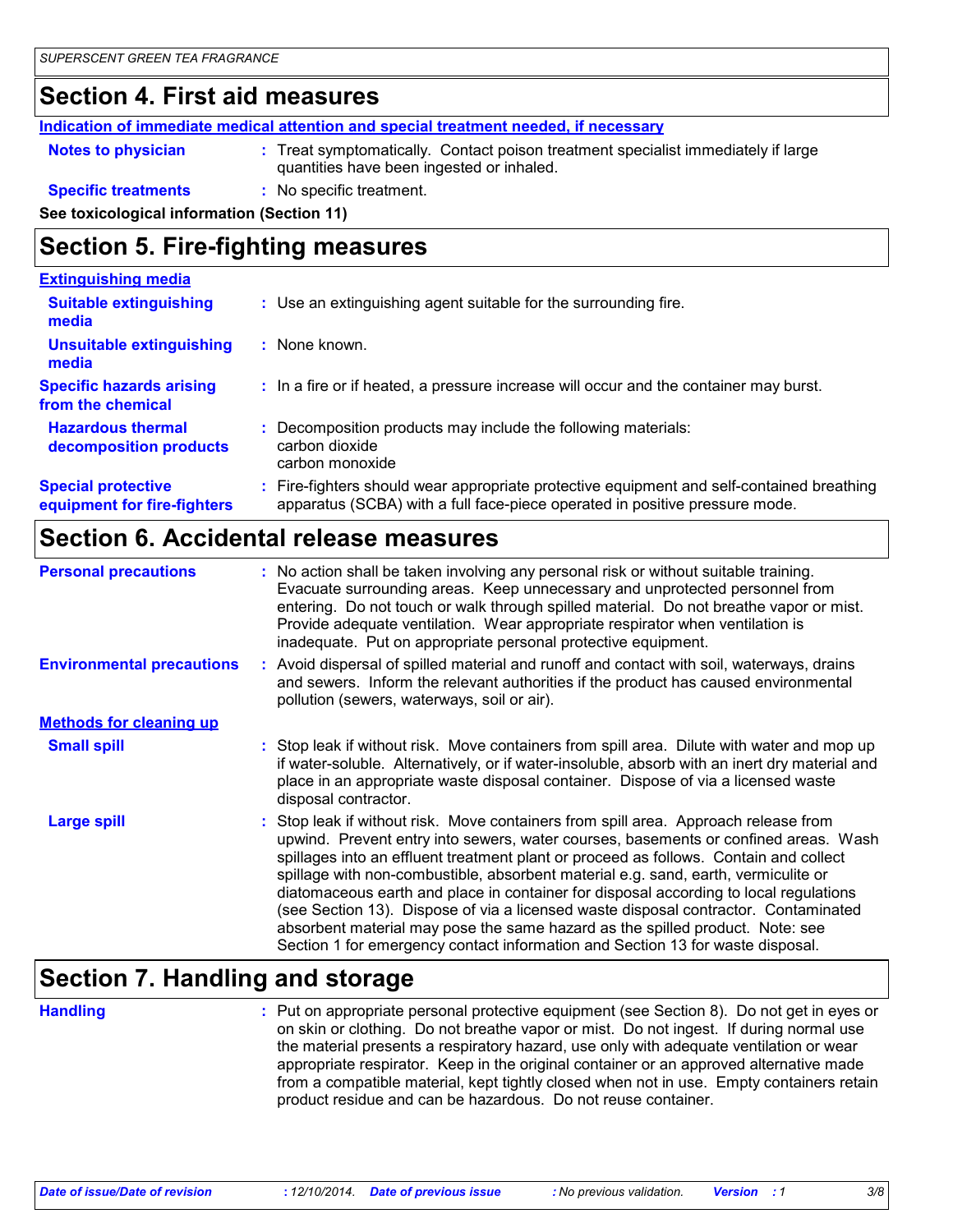#### **Section 7. Handling and storage**

**Storage** Store in accordance with local regulations. Store in original container protected from direct sunlight in a dry, cool and well-ventilated area, away from incompatible materials (see Section 10) and food and drink. Store locked up. Keep container tightly closed and sealed until ready for use. Containers that have been opened must be carefully resealed and kept upright to prevent leakage. Do not store in unlabeled containers. Use appropriate containment to avoid environmental contamination.

#### **Section 8. Exposure controls/personal protection**

#### **Control parameters**

#### **Occupational exposure limits**

| <b>Ingredient name</b>                               | CAS#       | <b>ACGIH</b>                                                                                                                                                                                                                                                                                                                                                                                    | <b>OSHA</b> | <b>Mexico</b> |
|------------------------------------------------------|------------|-------------------------------------------------------------------------------------------------------------------------------------------------------------------------------------------------------------------------------------------------------------------------------------------------------------------------------------------------------------------------------------------------|-------------|---------------|
| 2-(2-butoxyethoxy)<br>ethanol                        | 112-34-5   | TWA: 10 ppm 8 hours.<br>Form: Inhalable fraction<br>and vapor                                                                                                                                                                                                                                                                                                                                   |             |               |
| <b>Engineering measures</b>                          |            | If user operations generate dust, fumes, gas, vapor or mist, use process enclosures,<br>local exhaust ventilation or other engineering controls to keep worker exposure to<br>airborne contaminants below any recommended or statutory limits.                                                                                                                                                  |             |               |
| <b>Hygiene measures</b>                              |            | Wash hands, forearms and face thoroughly after handling chemical products, before<br>eating, smoking and using the lavatory and at the end of the working period.<br>Appropriate techniques should be used to remove potentially contaminated clothing.<br>Wash contaminated clothing before reusing. Ensure that eyewash stations and safety<br>showers are close to the workstation location. |             |               |
| <b>Personal protection</b>                           |            |                                                                                                                                                                                                                                                                                                                                                                                                 |             |               |
| <b>Respiratory</b>                                   |            | : If a risk assessment indicates this is necessary, use a properly fitted, air-purifying or<br>airfed respirator complying with an approved standard. Respirator selection must be<br>based on known or anticipated exposure levels, the hazards of the product and the safe<br>working limits of the selected respirator.                                                                      |             |               |
| <b>Hands</b>                                         | necessary. | Chemical-resistant, impervious gloves complying with an approved standard should be<br>worn at all times when handling chemical products if a risk assessment indicates this is                                                                                                                                                                                                                 |             |               |
| <b>Eyes</b>                                          |            | Safety eyewear complying with an approved standard should be used when a risk<br>assessment indicates this is necessary to avoid exposure to liquid splashes, mists,<br>gases or dusts. Recommended: splash goggles                                                                                                                                                                             |             |               |
| <b>Skin</b>                                          |            | : Personal protective equipment for the body should be selected based on the task being<br>performed and the risks involved and should be approved by a specialist before<br>handling this product.                                                                                                                                                                                             |             |               |
| <b>Environmental exposure</b><br>controls            | ÷.         | Emissions from ventilation or work process equipment should be checked to ensure<br>they comply with the requirements of environmental protection legislation. In some<br>cases, fume scrubbers, filters or engineering modifications to the process equipment<br>will be necessary to reduce emissions to acceptable levels.                                                                   |             |               |
| <b>Personal protective</b><br>equipment (Pictograms) |            |                                                                                                                                                                                                                                                                                                                                                                                                 |             |               |

#### **Section 9. Physical and chemical properties**

| <b>Appearance</b>     |                            |
|-----------------------|----------------------------|
| <b>Physical state</b> | : Liquid.                  |
| <b>Color</b>          | : Green Clear [Light]      |
| <b>Odor</b>           | : Characteristic. [Strong] |
| <b>Odor threshold</b> | : Not available.           |
|                       |                            |

 $\blacksquare$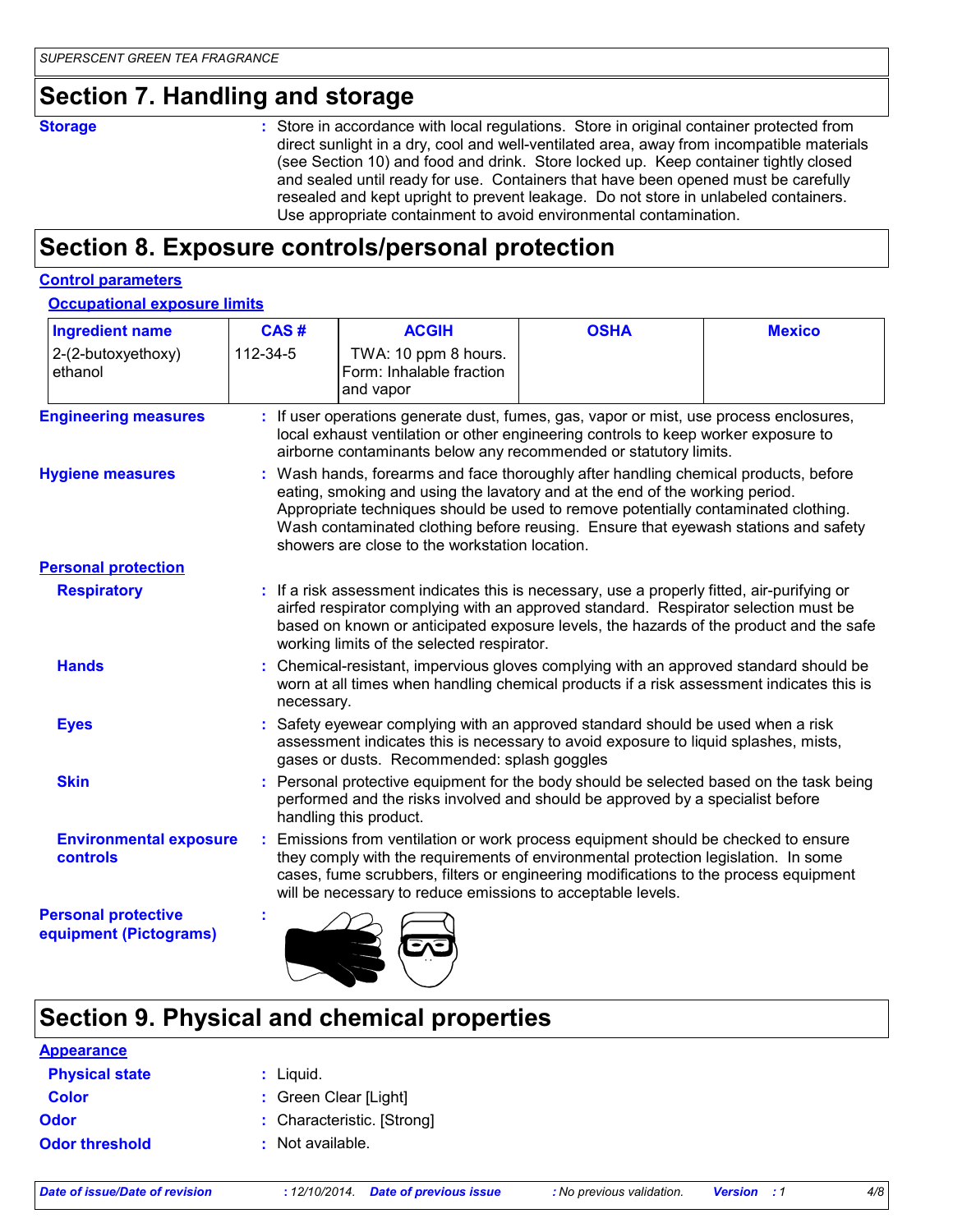# **Section 9. Physical and chemical properties**

| pH                                                | : 5.6                                                                  |
|---------------------------------------------------|------------------------------------------------------------------------|
| <b>Melting point</b>                              | : Not available.                                                       |
| <b>Boiling point</b>                              | : Not available.                                                       |
| <b>Flash point</b>                                | : Closed cup: >93.3°C (>199.9°F)                                       |
| <b>Burning time</b>                               | : Not applicable.                                                      |
| <b>Burning rate</b>                               | : Not applicable.                                                      |
| <b>Evaporation rate</b>                           | : Not available.                                                       |
| <b>Flammability (solid, gas)</b>                  | : Not available.                                                       |
| Lower and upper explosive<br>(flammable) limits   | : Not available.                                                       |
| <b>Vapor pressure</b>                             | : Not available.                                                       |
| <b>Vapor density</b>                              | : Not available.                                                       |
| <b>Relative density</b>                           | : 1.004                                                                |
| <b>Solubility</b>                                 | : Easily soluble in the following materials: cold water and hot water. |
| <b>Solubility in water</b>                        | : Not available.                                                       |
| <b>Partition coefficient: n-</b><br>octanol/water | : Not available.                                                       |
| <b>Auto-ignition temperature</b>                  | : Not available.                                                       |
| <b>Decomposition temperature</b>                  | : Not available.                                                       |
| <b>Viscosity</b>                                  | $:$ Not available.                                                     |
| <b>Elemental Phosphorus</b>                       | $: 0 \%$                                                               |
| <b>VOC content</b>                                | $: 11 \%$                                                              |

# **Section 10. Stability and reactivity**

| <b>Reactivity</b>                            | : No specific test data related to reactivity available for this product or its ingredients.                                                                                                                                                                                                                                                                                                                                                                                                                                   |
|----------------------------------------------|--------------------------------------------------------------------------------------------------------------------------------------------------------------------------------------------------------------------------------------------------------------------------------------------------------------------------------------------------------------------------------------------------------------------------------------------------------------------------------------------------------------------------------|
| <b>Chemical stability</b>                    | : The product is stable.                                                                                                                                                                                                                                                                                                                                                                                                                                                                                                       |
| <b>Possibility of hazardous</b><br>reactions | : Under normal conditions of storage and use, hazardous reactions will not occur.                                                                                                                                                                                                                                                                                                                                                                                                                                              |
| <b>Conditions to avoid</b>                   | : No specific data.                                                                                                                                                                                                                                                                                                                                                                                                                                                                                                            |
| <b>Incompatible materials</b>                | $:$ Not available.                                                                                                                                                                                                                                                                                                                                                                                                                                                                                                             |
| <b>Hazardous decomposition</b><br>products   | : Under normal conditions of storage and use, hazardous decomposition products should<br>not be produced.                                                                                                                                                                                                                                                                                                                                                                                                                      |
| <b>Storage</b>                               | : Store in accordance with local regulations. Store in original container protected from<br>direct sunlight in a dry, cool and well-ventilated area, away from incompatible materials<br>(see Section 10) and food and drink. Store locked up. Keep container tightly closed<br>and sealed until ready for use. Containers that have been opened must be carefully<br>resealed and kept upright to prevent leakage. Do not store in unlabeled containers.<br>Use appropriate containment to avoid environmental contamination. |

# **Section 11. Toxicological information**

| <b>Information on toxicological effects</b>            |                                                                                                            |
|--------------------------------------------------------|------------------------------------------------------------------------------------------------------------|
| <b>Information on the likely</b><br>routes of exposure | Dermal contact. Eye contact. Inhalation.                                                                   |
| <b>Potential acute health effects</b>                  |                                                                                                            |
| <b>Eye contact</b><br><b>Inhalation</b>                | : Causes serious eye damage.                                                                               |
|                                                        | : May give off gas, vapor or dust that is very irritating or corrosive to the respiratory<br>system.       |
| <b>Skin contact</b>                                    | : No known significant effects or critical hazards.                                                        |
| Date of issue/Date of revision                         | <b>Date of previous issue</b><br>5/8<br>: No previous validation.<br>:12/10/2014.<br><b>Version</b><br>- 1 |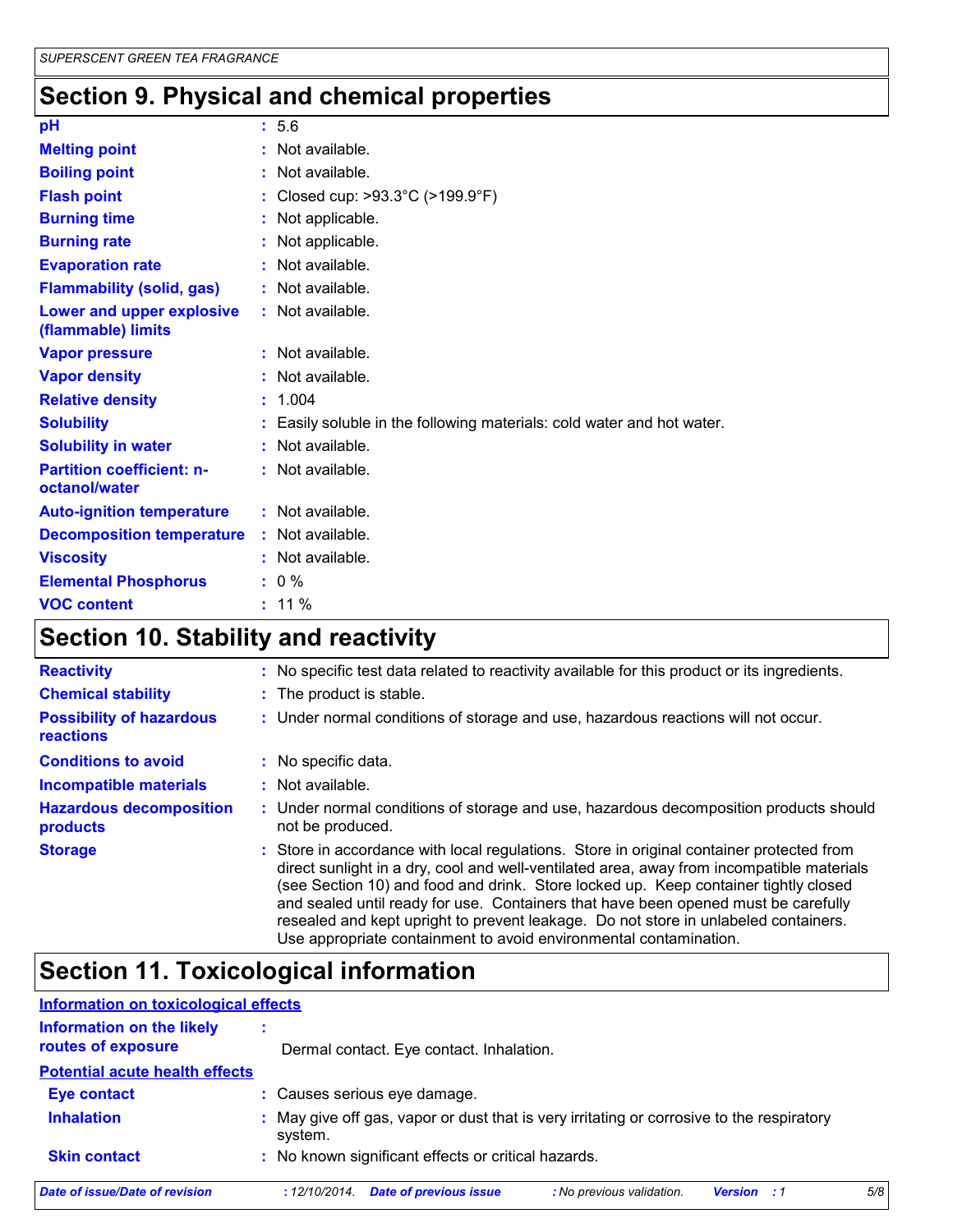# **Section 11. Toxicological information**

| <b>Ingestion</b>                        | : May cause burns to mouth, throat and stomach.                                                        |                               |
|-----------------------------------------|--------------------------------------------------------------------------------------------------------|-------------------------------|
|                                         | Symptoms related to the physical, chemical and toxicological characteristics                           |                               |
| <b>Eye contact</b>                      | : Adverse symptoms may include the following:<br>pain<br>watering<br>redness                           |                               |
| <b>Inhalation</b>                       | : No specific data.                                                                                    |                               |
| <b>Skin contact</b>                     | : Adverse symptoms may include the following:<br>pain or irritation<br>redness<br>blistering may occur |                               |
| <b>Ingestion</b>                        | : Adverse symptoms may include the following:<br>stomach pains                                         |                               |
|                                         | Delayed and immediate effects and also chronic effects from short and long term exposure               |                               |
| <b>Short term exposure</b>              |                                                                                                        |                               |
| <b>Potential immediate</b><br>effects   | : Not available.                                                                                       |                               |
| <b>Potential delayed effects</b>        | $:$ Not available.                                                                                     |                               |
| <b>Long term exposure</b>               |                                                                                                        |                               |
| <b>Potential immediate</b><br>effects   | : Not available.                                                                                       |                               |
| <b>Potential delayed effects</b>        | : Not available.                                                                                       |                               |
| <b>Potential chronic health effects</b> |                                                                                                        |                               |
| Not available.                          |                                                                                                        |                               |
| <b>General</b>                          | : No known significant effects or critical hazards.                                                    |                               |
| <b>Carcinogenicity</b>                  | : No known significant effects or critical hazards.                                                    |                               |
| <b>Mutagenicity</b>                     | No known significant effects or critical hazards.                                                      |                               |
| <b>Teratogenicity</b>                   | : No known significant effects or critical hazards.                                                    |                               |
| <b>Developmental effects</b>            | : No known significant effects or critical hazards.                                                    |                               |
| <b>Fertility effects</b>                | : No known significant effects or critical hazards.                                                    |                               |
| <b>Numerical measures of toxicity</b>   |                                                                                                        |                               |
| <b>Acute toxicity estimates</b>         |                                                                                                        |                               |
| <b>Route</b>                            |                                                                                                        | <b>ATE value</b>              |
| Oral<br>Dermal                          |                                                                                                        | 28086.8 mg/kg<br>270000 mg/kg |

# **Section 12. Ecological information**

#### **Ecotoxicity :**

: Not available.

**Aquatic ecotoxicity**

Not available.

#### **Section 13. Disposal considerations**

| <b>Waste disposal</b> | : The generation of waste should be avoided or minimized wherever possible. Empty<br>containers or liners may retain some product residues. This material and its container<br>must be disposed of in a safe way. Dispose of surplus and non-recyclable products via<br>a licensed waste disposal contractor. Disposal of this product, solutions and any by-<br>products should at all times comply with the requirements of environmental protection |
|-----------------------|--------------------------------------------------------------------------------------------------------------------------------------------------------------------------------------------------------------------------------------------------------------------------------------------------------------------------------------------------------------------------------------------------------------------------------------------------------|
|                       | and waste disposal legislation and any regional local authority requirements. Avoid<br>dispersal of spilled material and runoff and contact with soil, waterways, drains and                                                                                                                                                                                                                                                                           |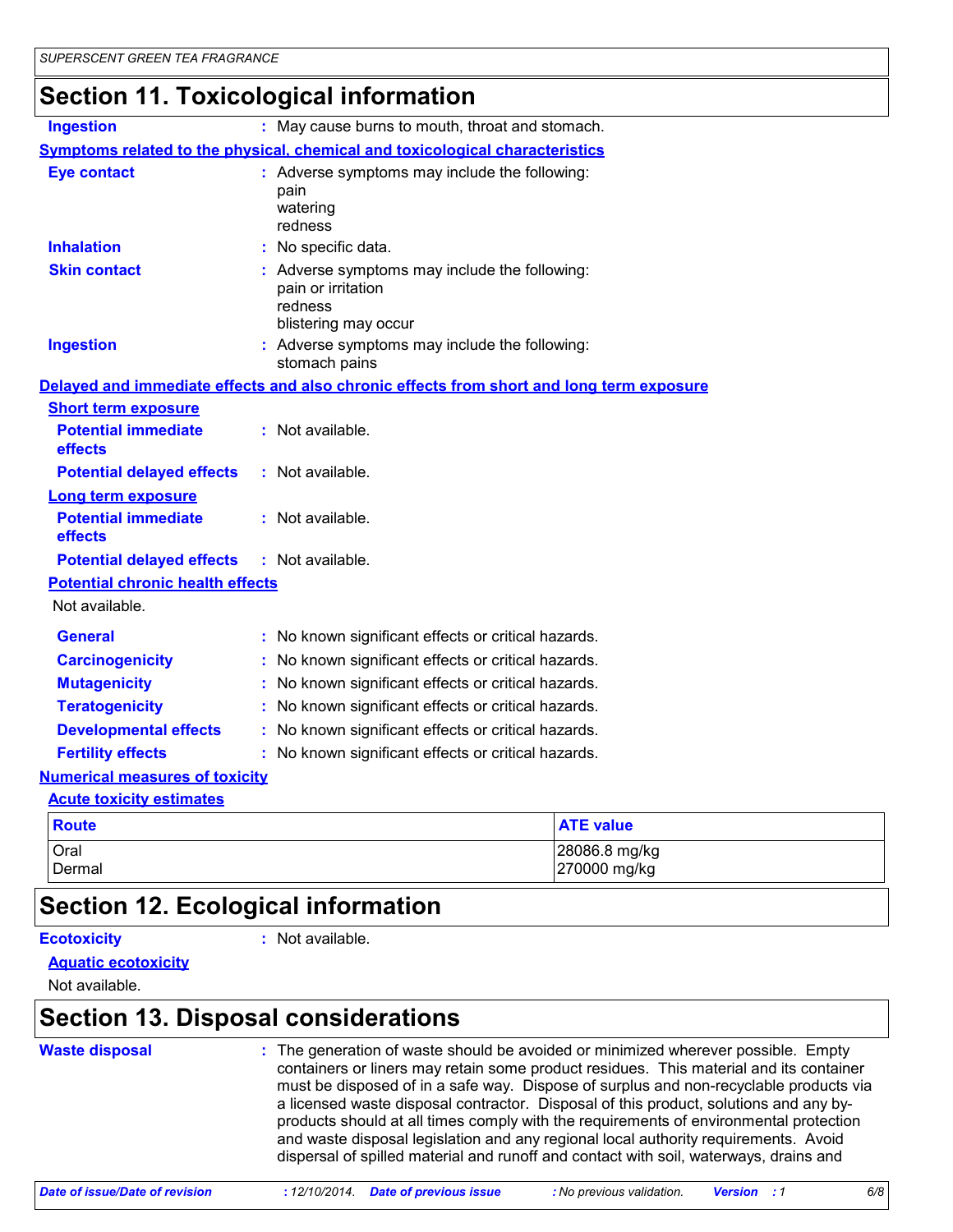#### **Section 13. Disposal considerations**

sewers.

#### **Section 14. Transport information**

**IATA/IMDG/DOT/TDG: Please refer to the Bill of Lading/receiving documents for up to date shipping information.**

#### **Section 15. Regulatory information**

| <b>U.S. Federal regulations</b>                                                   | : TSCA 12(b) one-time export: No products were found.                     |            |              |
|-----------------------------------------------------------------------------------|---------------------------------------------------------------------------|------------|--------------|
|                                                                                   | TSCA 12(b) annual export notification: No products were found.            |            |              |
|                                                                                   | United States inventory (TSCA 8b): All components are listed or exempted. |            |              |
|                                                                                   | <b>CERCLA:</b> Hazardous substances.: 2-(2-butoxyethoxy)ethanol;          |            |              |
| <b>EPA Registration Number</b>                                                    | : Not available.                                                          |            |              |
| <b>Clean Air Act Section 112</b><br>(b) Hazardous Air<br><b>Pollutants (HAPS)</b> | : Listed                                                                  |            |              |
| <b>SARA 302/304</b>                                                               |                                                                           |            |              |
| <b>Composition/information on ingredients</b>                                     |                                                                           |            |              |
| No products were found.                                                           |                                                                           |            |              |
| <b>SARA 304 RQ</b>                                                                | : Not applicable.                                                         |            |              |
| <b>SARA 311/312</b>                                                               |                                                                           |            |              |
| <b>Classification</b>                                                             | : Immediate (acute) health hazard                                         |            |              |
| <b>SARA 313</b>                                                                   |                                                                           |            |              |
|                                                                                   | <b>Droduct name</b>                                                       | CAS number | $\mathbf{0}$ |

|                              | <b>Product name</b>           | <b>CAS number</b> |               |
|------------------------------|-------------------------------|-------------------|---------------|
| <b>Supplier notification</b> | $ 2-(2-butoxyethoxy)e$ thanol | $112 - 34 - 5$    | 0.1<br>$\sim$ |

SARA 313 notifications must not be detached from the SDS and any copying and redistribution of the SDS shall include copying and redistribution of the notice attached to copies of the SDS subsequently redistributed.

| <b>State regulations</b>   |                                                             |
|----------------------------|-------------------------------------------------------------|
| <b>Massachusetts</b>       | : None of the components are listed.                        |
| <b>New York</b>            | : None of the components are listed.                        |
| <b>New Jersey</b>          | : The following components are listed: GLYCOL ETHERS        |
| <b>Pennsylvania</b>        | : The following components are listed: GLYCOL ETHERS        |
| <b>California Prop. 65</b> |                                                             |
| Not available.             |                                                             |
| <u>Canada</u>              |                                                             |
| <b>WHMIS (Canada)</b>      | : Class D-2B: Material causing other toxic effects (Toxic). |
| <b>WHMIS (Pictograms)</b>  | ×.                                                          |
|                            |                                                             |
|                            |                                                             |
|                            |                                                             |

| <b>Canadian lists</b>                           |                                                                      |
|-------------------------------------------------|----------------------------------------------------------------------|
| <b>Canadian NPRI</b>                            | : The following components are listed: Diethylene glycol butyl ether |
| <b>Canada inventory</b>                         | : All components are listed or exempted.                             |
| <b>Canadian PCP/DIN Number : Not available.</b> |                                                                      |
| <b>International regulations</b>                |                                                                      |